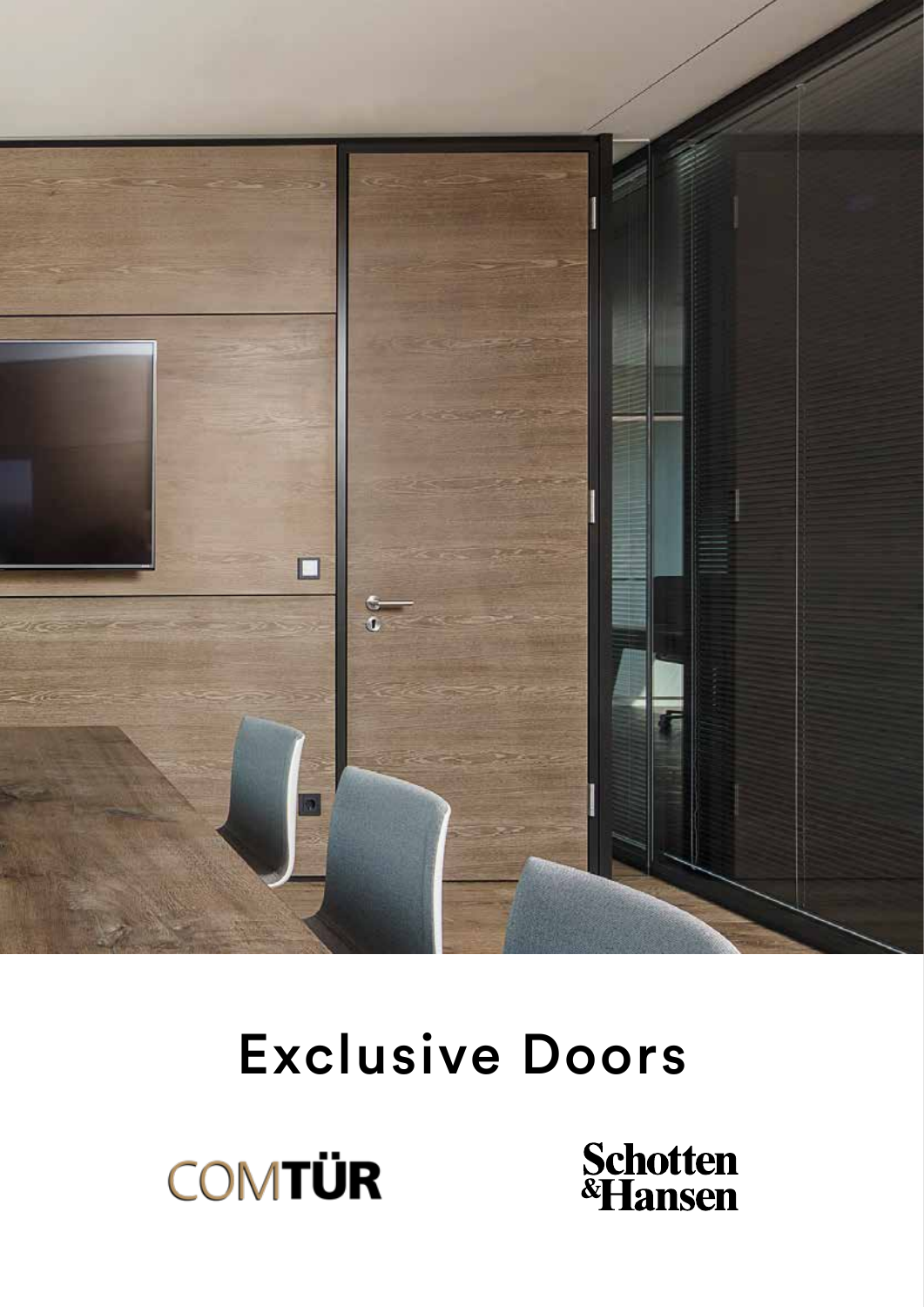## COMTÜR

 $\frac{1}{2}$ 

 $\mathbb{R}$ 

#### FUNCTIONAL DOORS

**The right door solution for all requirements. As project partner, ComTür offers its customers a comprehensive door concept ranging from fire and smoke protection doors, sound proofing elements, climate control and burglar protection, to humid proof doors. We can supply tested functional doors in every design.**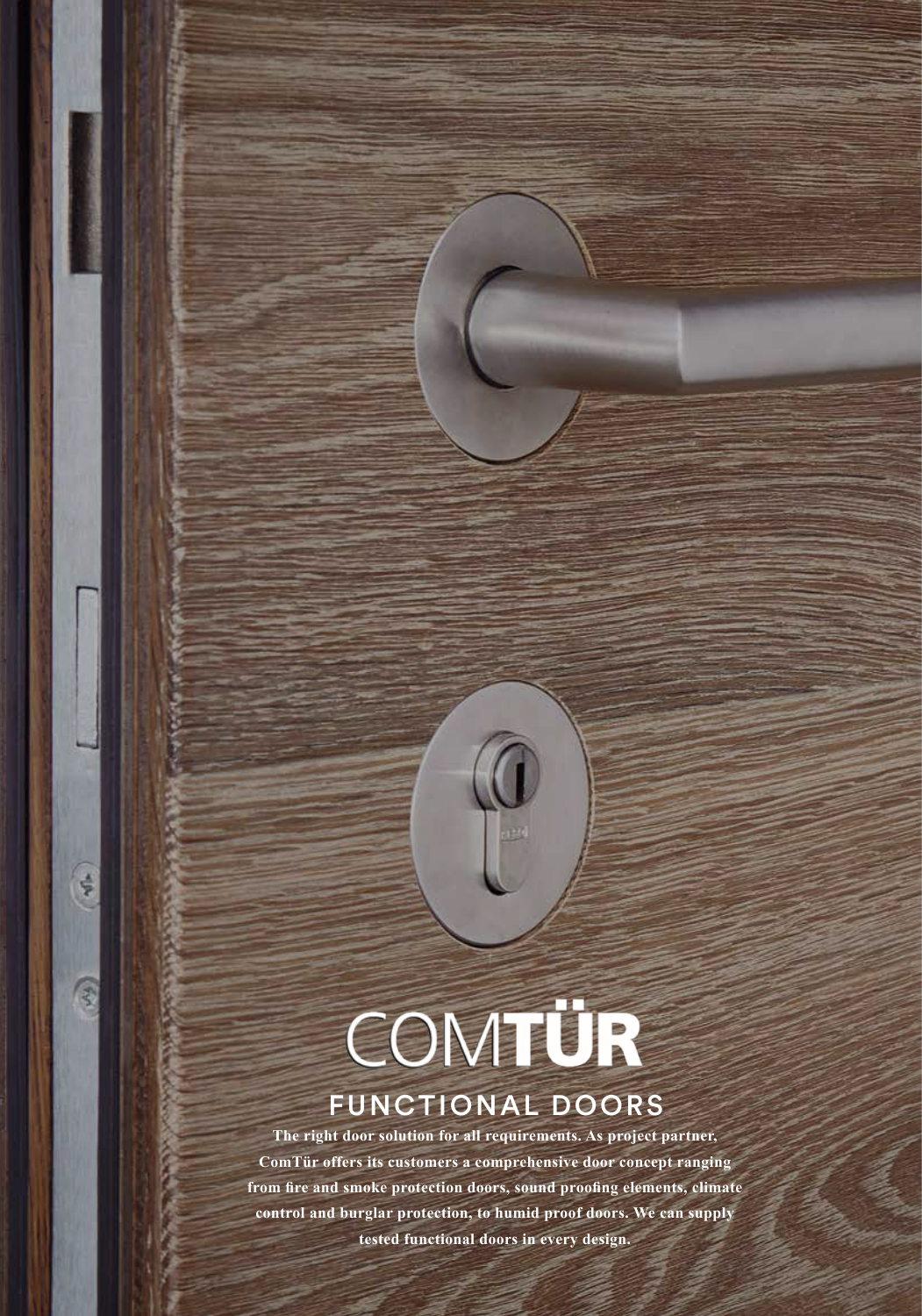# Schotten<br>**«Hansen**

#### UNIQUE WOODEN SURFACES

**Schotten & Hansen develops and manufactures valuable and regenerable wooden surfaces for the entire interior. Custom-made by traditional craftsmanship with the latest technology and the highest quality standards.**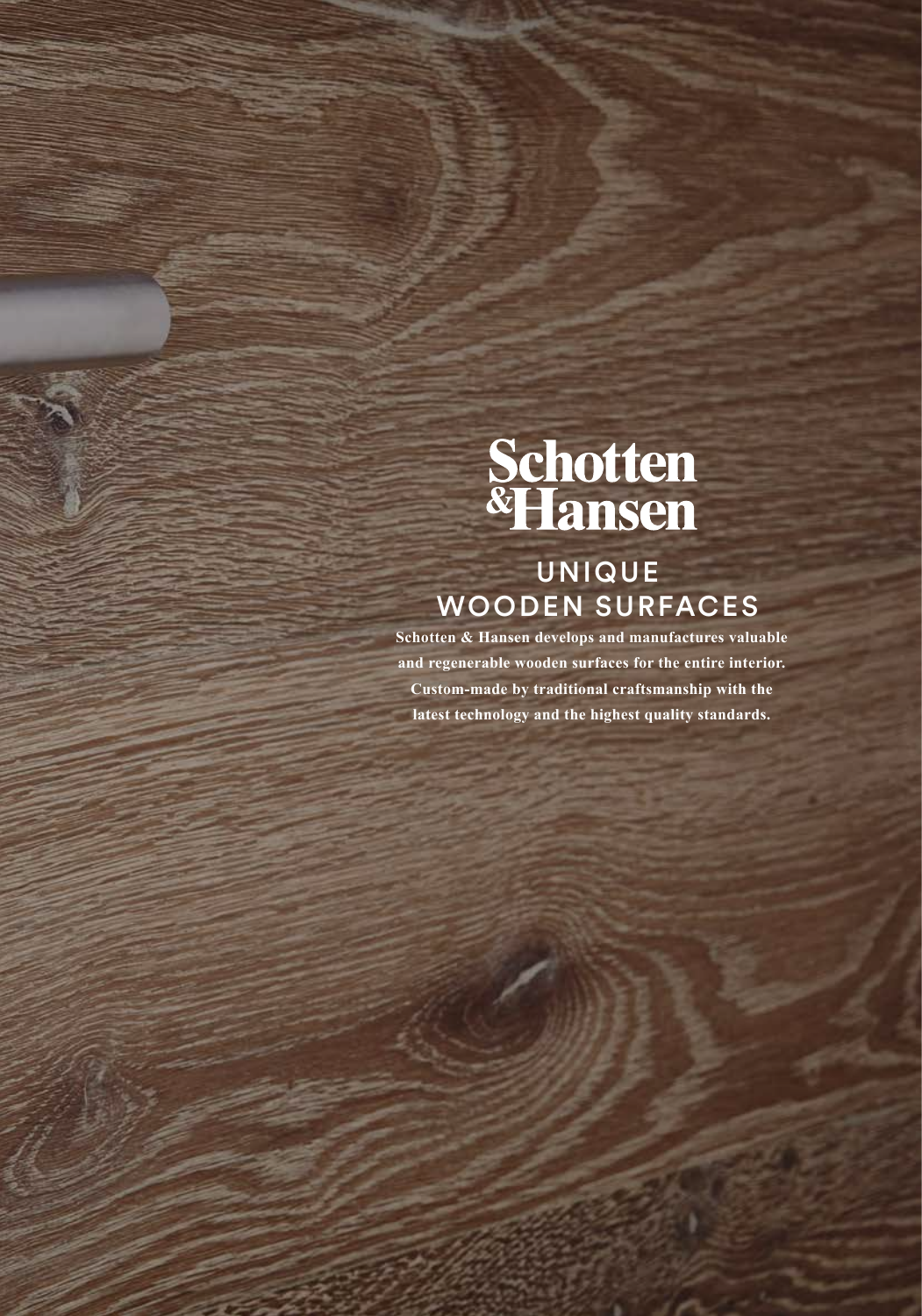#### The Surface Treatments

The surface finishing treatments of Schotten & Hansen are unique – open and breathable, elastic and warm, easy to clean and repair. Combined with the processing methods "brushed", "rough cut" and "shrunk", we create exceptional optics and haptics. Schotten & Hansen products are made for a lifetime.



Brushed Rough Cut Rough Cut

#### A Selection of Colours

Inspired by the countless colours of nature, Schotten & Hansen has the largest library of oak colours worldwide that is constantly growing. The colours displayed below serve as a pre-selection to show possible colour shades and directions.

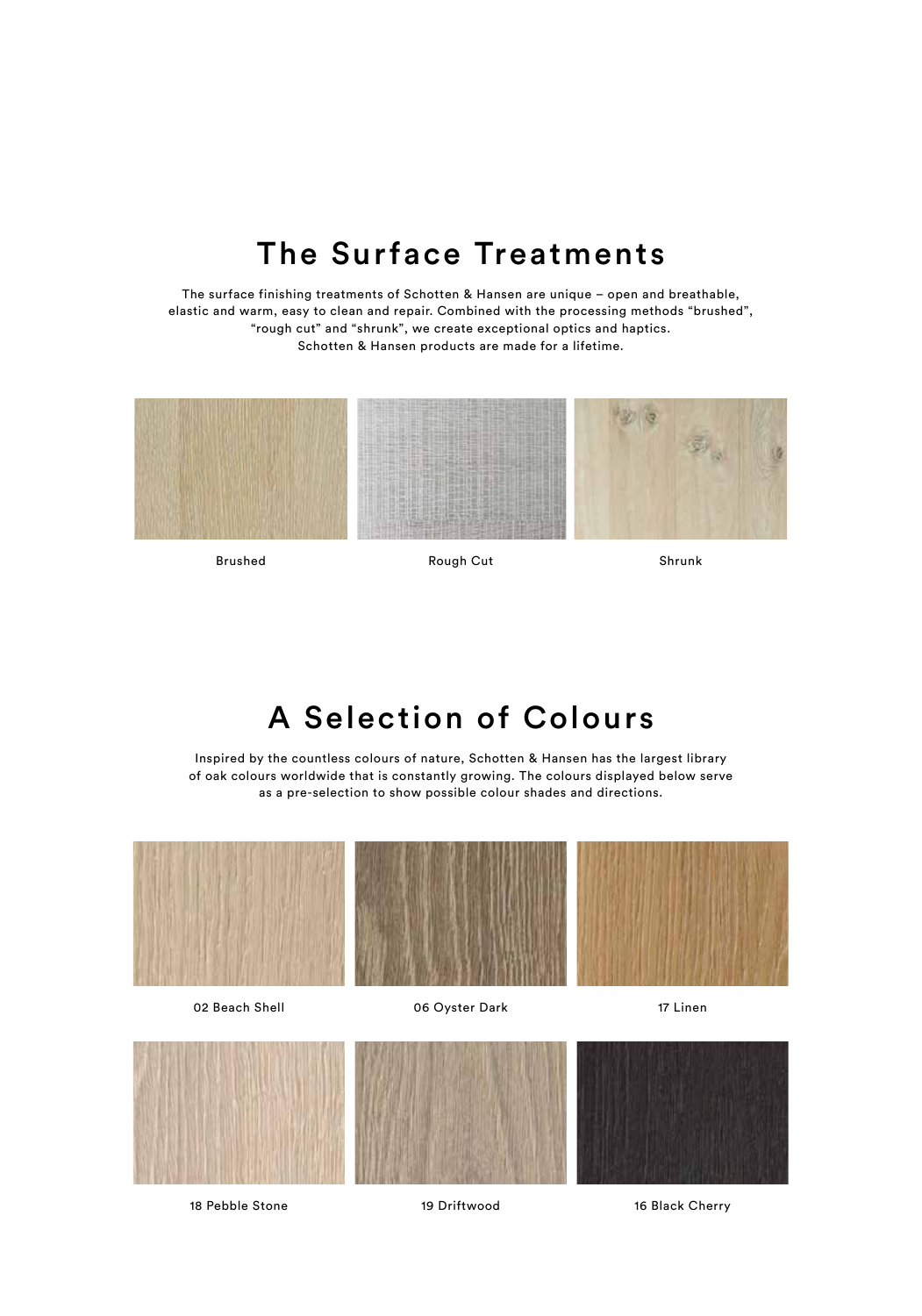

#### **Nature Refined** SCHOTTEN & HANSEN GMBH

Schotten & Hansen's headquarters are located in Peiting, Upper Bavaria, in the south of Germany. We develop and manufacture work in timber for every conceivable interior application, available in an enormous range of colours. The customer's wishes are always our first priority. Our portfolio includes surface-finished solutions for all kinds of interiors, handcrafted wooden flooring, care products and services.

Schotten & Hansen combine traditional craftsmanship with modern technology to create products for healthy living, exactly tailored to the customer's wishes. Our products are manufactured with great care and to the highest possible standards.

The special finishing we apply to all our products will last for generations. Our solutions are used in all kinds of places, ranging from private homes and hotels, to public buildings and the yacht-building industry.



Since the company was founded in 1984, we have been driven by a deep respect for nature, a fascination with wood as a material, and a clear commitment to innovation in our striving to produce authentic products.

Today, in close collaboration with an international network of architects, designers, craftsmen and suppliers, our customer's ambitious projects are successfully being completed all over the world.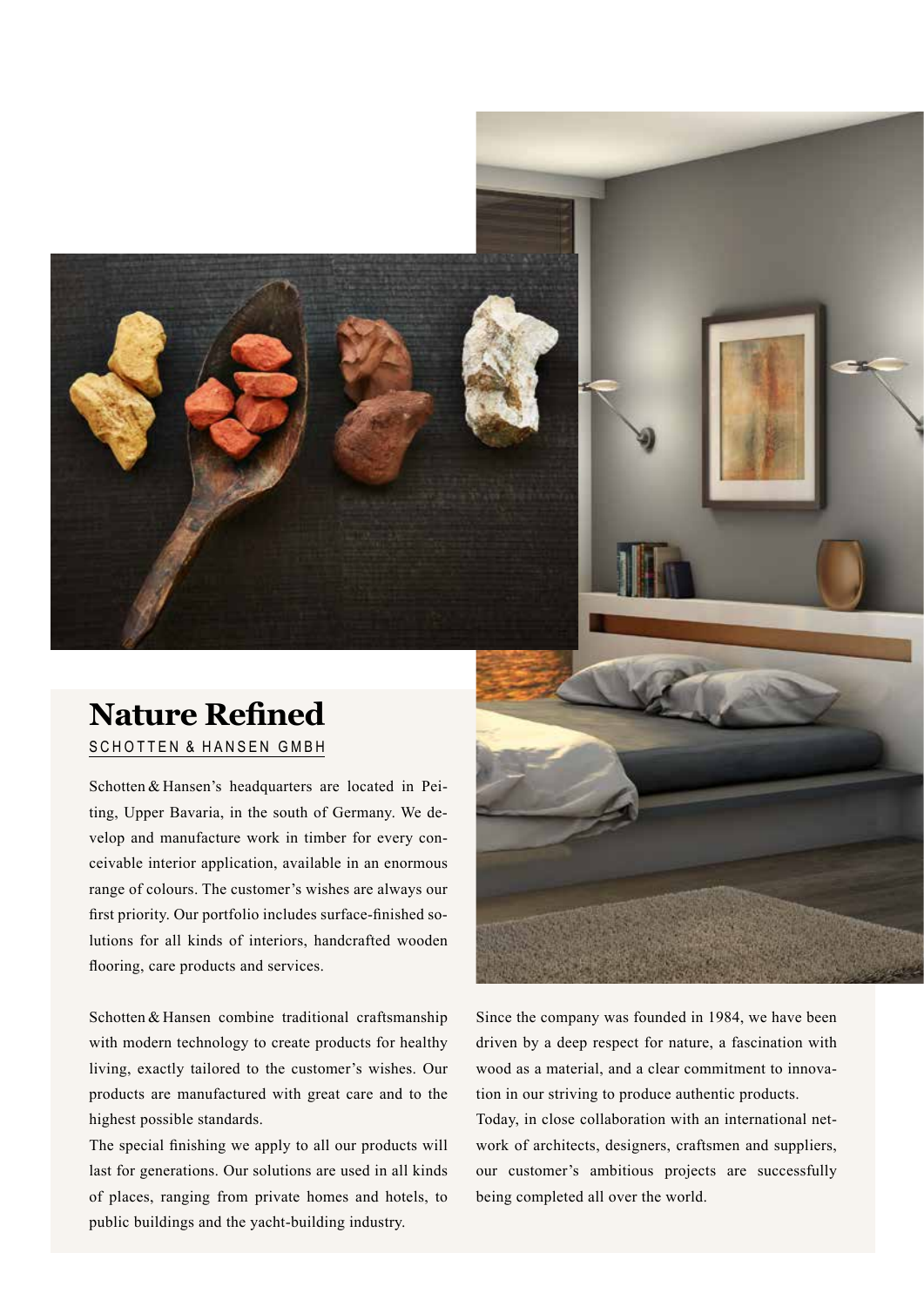

#### Functions













Sound protection Smoke protection Climate control Fire protection Burglar retardation Bullet resistance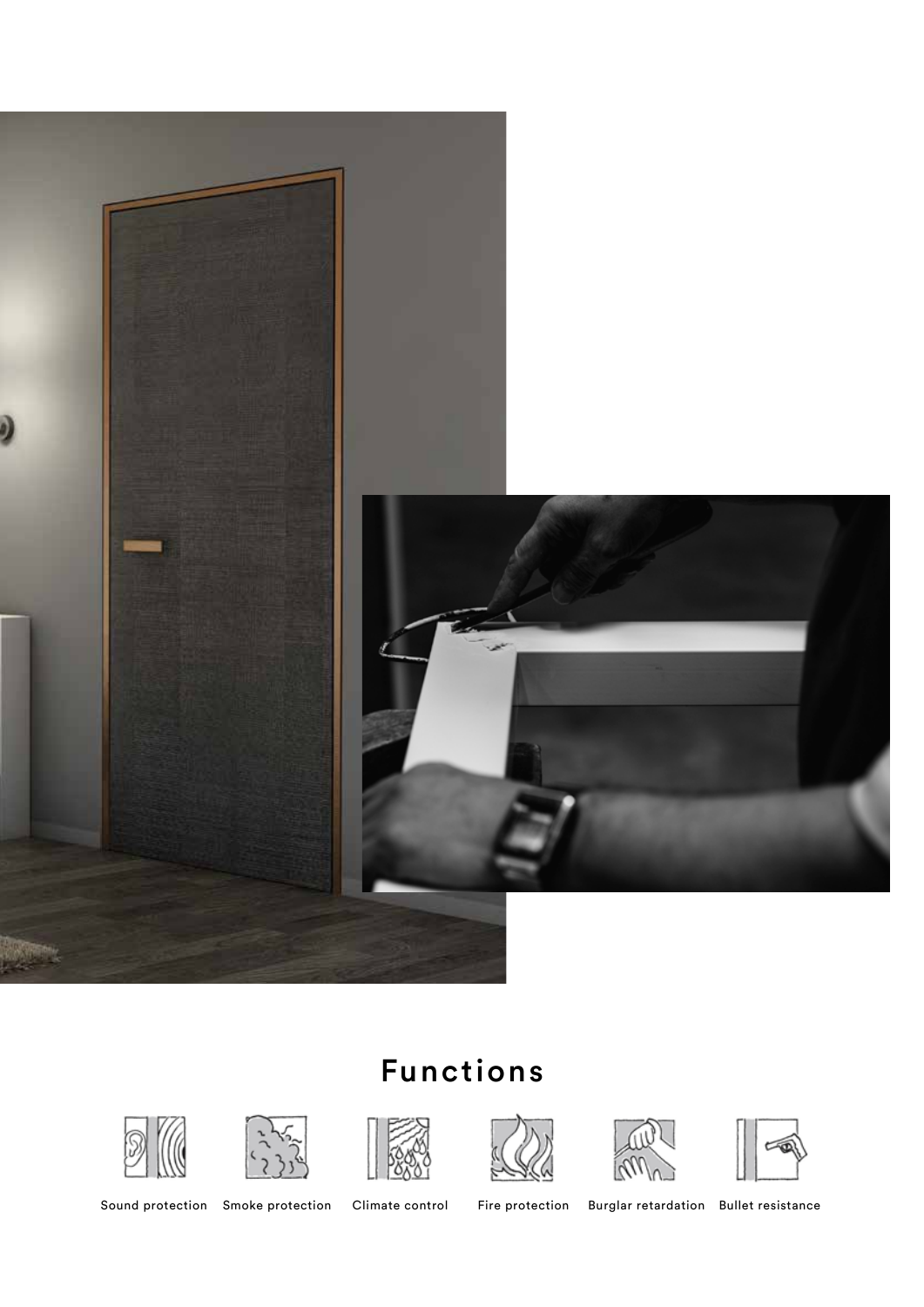#### Frame systems

The different frame systems (also fire and sound insulation proofed) allow the perfect match to the individual interior concept. The frames generally do not have visible miter joints.



**Frame system (1A)**  *INTRA 63-75 TS40* Jamb and casing mounted on the wall Split jamb Casing widths 63mm / 75mm

system *FLAT ALU-20* with shock-resistant aluminum profile and filigree casing width 20mm is the perfect choice for public projects.

The innovative frame



**Frame system (3A)**  *FLAT ALU-20 TS48* Jamb and casing flush with the wall Concealed block jamb with aluminum protective profile Casing widths 20mm



**Frame system (2B)**  *INTRA UZ-ALU 40-52 TS40*  Jamb and casing flush with the wall split jamb with sub-frame and aluminum wall finishing strips Casing widths 40/52mm



**Frame system (4A)**  *FLAT VD* Concealed block jamb with aluminum protective profile

The flush frame system *INTRA* is available in different versions such as for enhanced sound insulation, with reversed swing direction and for special solutions.

The invisible frame system *FLAT VD* is integrated into the wall. Different versions (also reversed swing direction) are available.

#### **Doors define space**

COM TÜR WEIMANN GMBH

For 100 years ComTür has been designing and producing dream doors made-to-measure. The family owned business was founded in 1919 as a cabinet-making business near Heilbronn in the south of Germany.

Whether a traditional panel door, a modern designed element or an arrangement of customized configurations, ComTür support the special requirements of their customers and offers comprehensive door concepts from the exterior door through to the interior doors.